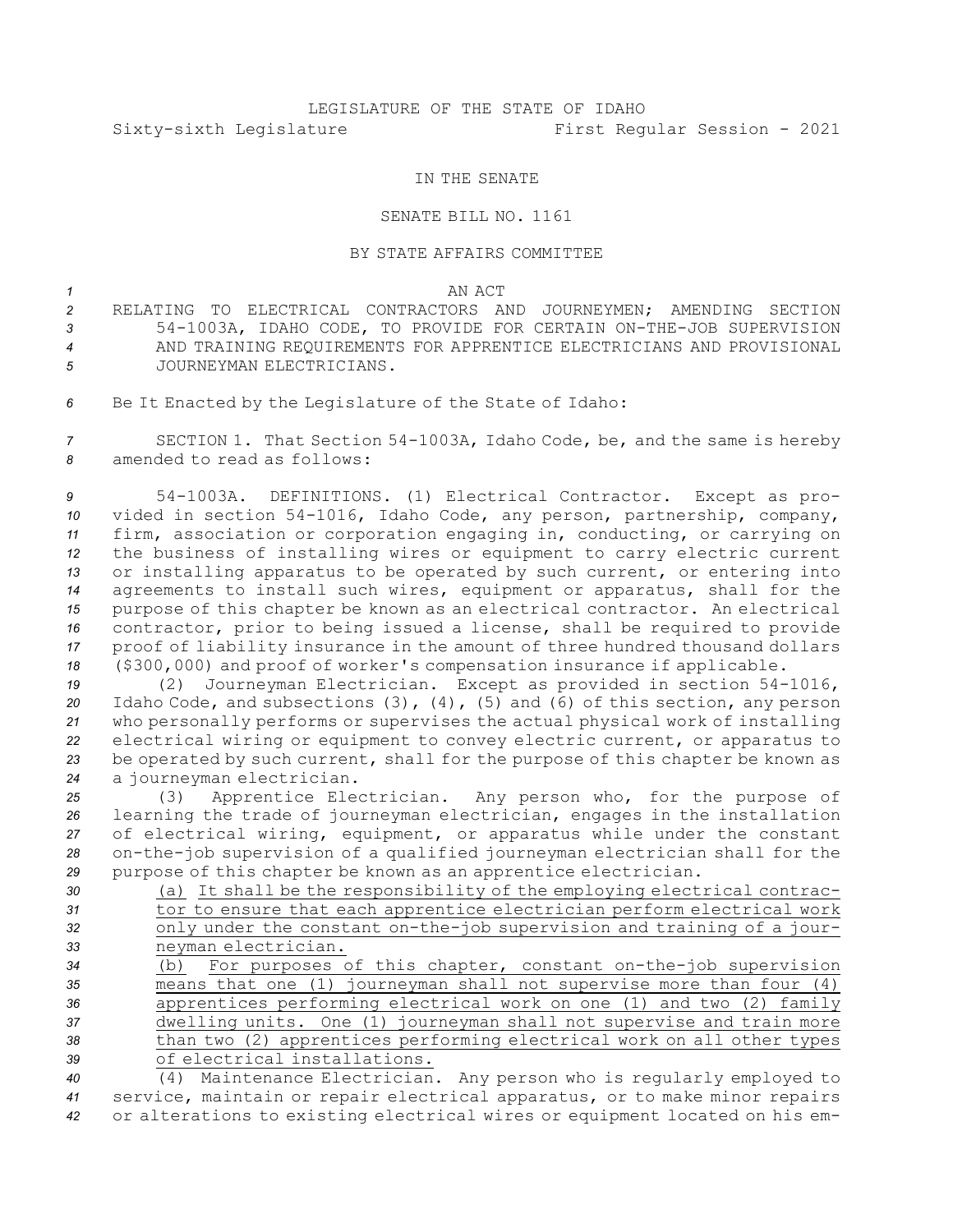*<sup>1</sup>* ployer's premises shall for the purpose of this chapter be known as <sup>a</sup> mainte-*2* nance electrician.

 (5) Master Electrician. <sup>A</sup> person who has the necessary qualifications, training, experience and technical knowledge to plan, lay out or design the installation of electrical wiring or equipment, or to supervise such plan- ning, layout, or design, and who performs or supervises such planning, lay- out or design, shall for the purpose of this chapter be known as <sup>a</sup> master electrician.

 (6) Limited Electrical Installer. <sup>A</sup> person having the necessary quali- fications, training, experience and technical knowledge to install, alter, repair and supervise the installation, alteration or repair of special classes of electrical wiring, apparatus or equipment within categories adopted by the board. Limited electrical installers shall perform work only within the scope of the restricted category for which the person is licensed.

 (7) Limited Electrical Contractor. Except as provided in section 54-1016, Idaho Code, any person, partnership, company, firm, association or corporation engaging in, conducting or carrying on the business of in- stalling, altering or repairing restricted categories of electrical wiring, apparatus or equipment within categories adopted by the board, or entering into agreements to perform such restricted work, shall for the purpose of this chapter be known as <sup>a</sup> limited electrical contractor. Limited electri- cal contractors shall perform work only within the scope of the restricted category for which the contractor is licensed. <sup>A</sup> limited electrical con- tractor, prior to being issued <sup>a</sup> license, shall be required to provide proof of liability insurance in the amount of three hundred thousand dollars (\$300,000) and proof of worker's compensation insurance if applicable.

 (8) Limited Electrical Installer Trainee. Any person who engages in the installation of restricted categories of electrical wiring, equipment or apparatus under the constant on-the-job supervision of <sup>a</sup> qualified lim- ited electrical installer shall for the purpose of this chapter be known as <sup>a</sup> limited electrical installer trainee.

 (9) Electrical Facility Employer Account or Facility Account. An em- ployer licensed with the division of building safety who employs individu- als holding valid journeyman or master electrician licenses to perform al- terations, extensions and new installations of electrical systems or com- ponents thereof on premises owned by the employer. The employer may also employ maintenance electricians in accordance with section 54-1016, Idaho *38* Code.

 (10) Provisional Journeyman Electrician. Any person who has met the requirements of section 54-1007(4), Idaho Code, and who wishes to perform the actual physical work of installing electrical wiring or equipment to convey electric current, or apparatus to be operated by such current, while under the constant on-the-job supervision of <sup>a</sup> qualified journeyman elec- trician may upon application, for the purposes of this chapter, be known as <sup>a</sup> provisional journeyman electrician.

 (a) It shall be the responsibility of the employing electrical con- tractor to ensure that each provisional journeyman electrician perform electrical work only under the constant on-the-job supervision and training of <sup>a</sup> journeyman electrician.